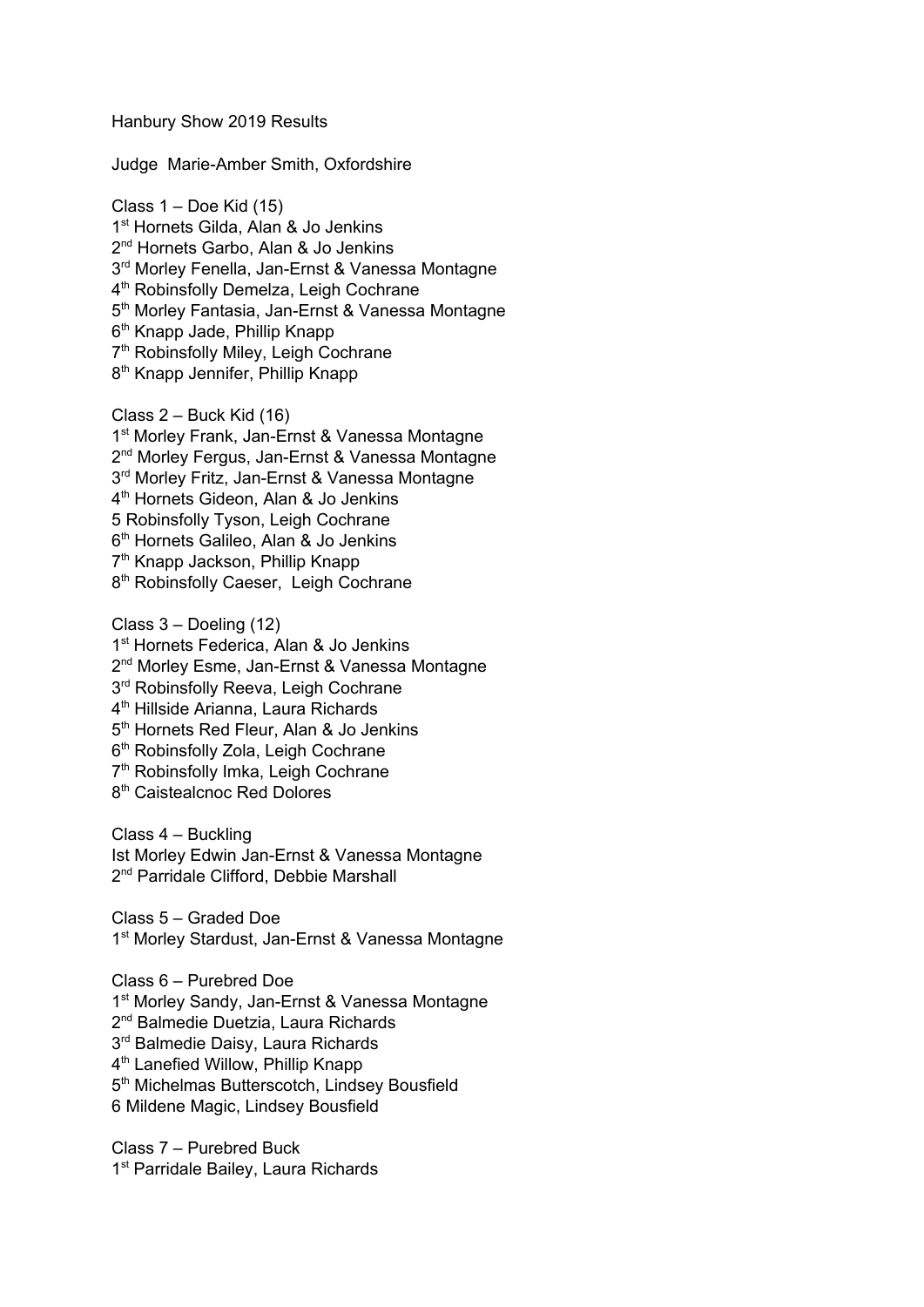Class 8 – Best Red Boer 1<sup>st</sup> Hornets Red Fleur, Alan & Jo Jenkins 2<sup>nd</sup> Caistealcnoc Red Davina, Phillip Knapp 3rd Caistealcnoc Red Desire, Phillip Knapp 4<sup>th</sup> Hillside Beatrice, Laura Richards, 5<sup>th</sup> Caistealcnoc Red Dolores

Class 9 – 'Carcase On the Hoof' 1<sup>st</sup> Wellbrook Albert, Debbie Marshall

Class 10 – Best Breeding Pair (either or same sex) 1<sup>st</sup> Hornets Garbo & Hornets Gideon, Alan & Jo Jenkins 2<sup>nd</sup> Morley Fritz & Morley Frank, Jan-Ernst & Vanessa Montagne 3<sup>rd</sup> Robinsfolly Demelza & Robinsfolly Paloma, Leigh Cochrane 4<sup>th</sup> Mildene Magic & Michelmas Butterscotch, Lindsey Bousfield 5<sup>th</sup> Wellbrook Jessica & Parridale Clifford, Debbie Marshall

Class 12 – Best 2 or 3 Kids by a Single Buck 1<sup>st</sup> Morley Fritz & Morley Frank, Jan-Ernst & Vanessa Montagne 2nd Hornets Garbo & Hornets Gideon, Alan & Jo Jenkins 3<sup>rd</sup> Robinsfolly Demelza & Robinsfolly Paloma, Leigh Cochrane 4 th Knapp Jade & Knapp Jennifer, Phillip Knapp 5<sup>th</sup> Wellbrook Jessica & Wellbrook Alisha, Debbie Marshall 6<sup>th</sup> Eglatine Samson & Eglatine Goliath, Lindsey Bousfield

Class 13 – Doe with Kids at Foot 1<sup>st</sup> Mildene Magic & Eglatine Achilles, Lindsey Bousfield 2<sup>nd</sup> Lanefield Willow & Knapp Wendy, Phillip Knapp

Class 15 - Young Handler under 12yrs 1<sup>st</sup> Christina Richards 2<sup>nd</sup> Eliza Richards 3<sup>rd</sup> Amelia Richards 4<sup>th</sup> Freya Richards

Class 16 - Young Handler over 12yrs & under 17yrs 1<sup>st</sup> Martin Yardley 2<sup>nd</sup> Jessica Yardley 3 rd Micah Nevih

Female Champion, Hornets Gilda, Jo & Alan Jenkins Reserve Champion, Hornets Federica, Jo & Alan Jenkins

Male Champion, Morley Edwin, Jan-Ernst & Vanessa Montagne Reserve Champion, Morley Frank, Jan-Ernst & Vanessa Montagne

HANBURY 2019 SUPREME CHAMPION, HORNETS GILDA, Jo & Alan Jenkins